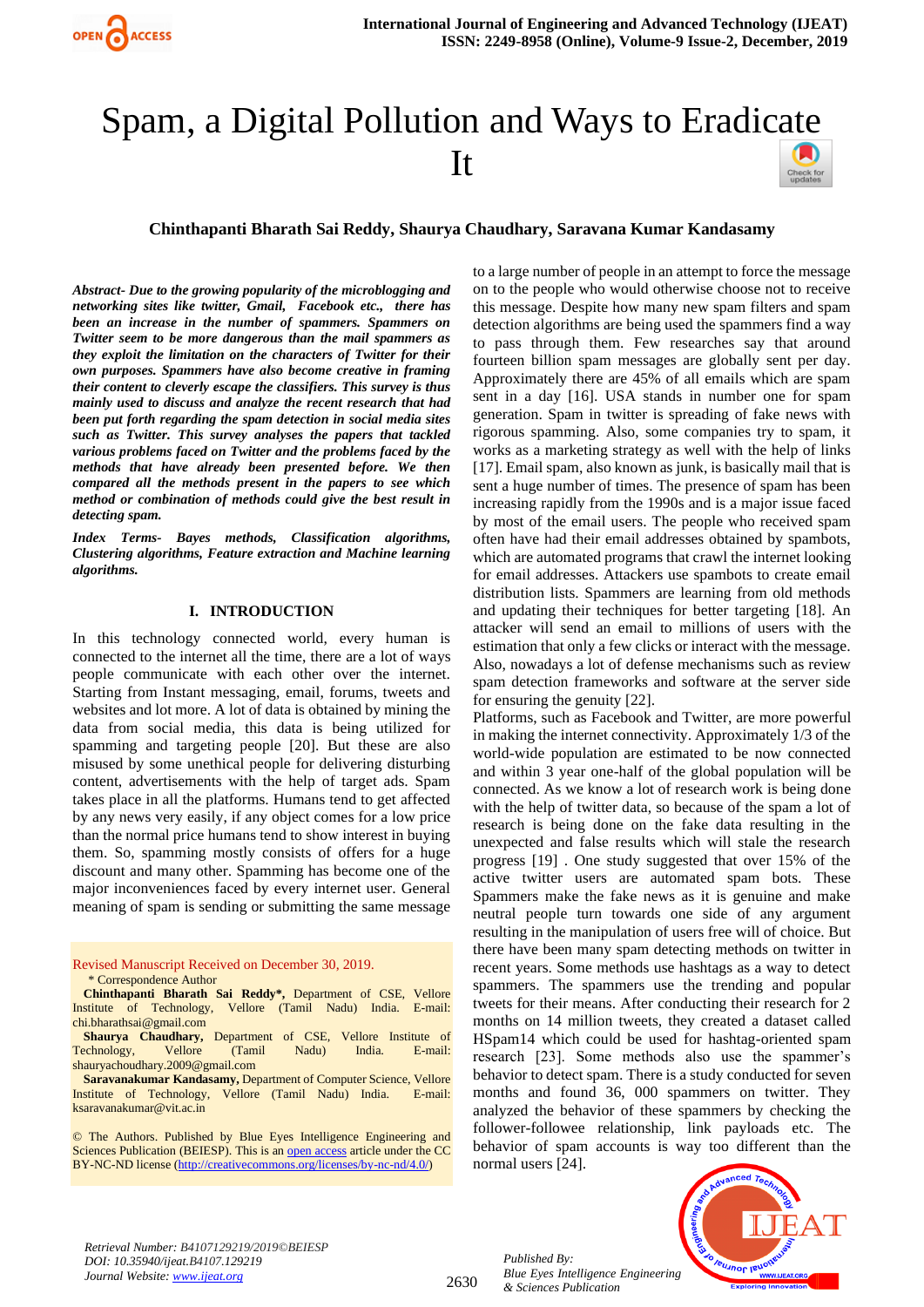Some methods also use statistical analysis to determine if they are spam or not. The analysis sees only the content and not the user's details in detecting spam. The analysis was taken on the dataset created through machine learning techniques on the popular hashtags [25]. Some papers have been proposed that also see an importance to the URLs used by the spammers. As spammers mostly use URLs to redirect the users and get their personal details. It is more dangerous than the spam mail. There is a proposed method called Warning Bird for the URL detection in twitter which focuses on the URL redirects [26]. But as time evolves, spammers are finding clever ways to escape these detecting methods. Therefore, there is a focus on finding new and improved methods for spam detection.

## **II. DEFINITIONS**

*Spam:* Spam refers to the unwanted messages which are usually sent in bulk to a large group of people through electronic medium or on social media.

*Spammers:* The group of people or automated bots who spread these spam *contents* all over the internet in a regular fashion, are known as spammers.

*Spam Detection:* The method of classifying an input message as spam or not spam through a model is known as spam detection. It is *implemented* is tons of different methods involving approaches of machine learning, neuro computing, etc.

*Information Quality (IQ):* It is the quality or the fitness of the information provided by a certain source. It determines the feasibility of whether the data can be used for research purposes or not. Increase in spam content drastically deteriorates the IQ.

*Dataset:* Dataset is a collection of huge data of similar type, specially structured for specific purposes. The datasets are used as input to train models for spam detection.

*Features:* A feature is a characteristic of the observed domain [15]. In the case of spam detection, we need to choose features correctly in order to ensure they are effective and different from the other features.

• **UPF** - User Profile Features (Username, screen name, location, bio)

• **AIF** - Account Info Feat. (account age, verification)

• **EwF** - Engage with features - users can influence these features - (friend count, status count, type of tweet, time taken to create the tweet, the no. of tweets sent per a particular amount of time)

• **EbF** - Engage by feat. - can't be influenced by users directly - (Retweets count, followers count, favorites count)

*Clusters:* Cluster is a group of similar data points in the proximity. The data points in the same group have the same properties and features but vary extensively from that of other clusters.

*Ontology:* It shows the set of concepts in the focused domain along with the *relationship* between them.

#### **III. PROBLEM DESCRIPTION**

In this technology driven world we need a device in our possession all the time, social media has become an inseparable part of our lives. According to a research conducted in 2017, an average person spends 2 and a half

*Retrieval Number: B4107129219/2019©BEIESP DOI: 10.35940/ijeat.B4107.129219 Journal Website[: www.ijeat.org](http://www.ijeat.org/)*

hours every day on social media websites. With the years passed, the time is only increasing. Social media sites like Facebook and Twitter are really bringing the whole world together by enabling more than 3 billion people to connect with each other. Social media users generate and use information which leads to huge amounts of data. These data are in the form of personal as well as social information. Every second, tons of data is flowing through the internet.

We are now living in a world where the price of data has surpassed the cost of oil in the international market. Social media has now become one of the costliest things in the world. But this data is being compromised by Spams. Spammers are flooding social media sites with spam emails and tweets at an extreme rate. It has been found that on an average of 200 messages, there's one spam message while one spam tweet in every 21 tweets. The data extracted from social media sites is widely used in numerous researches, but this rapid increase in spam content is making the data biased which raises a suspicion for researchers whether they are using legitimate or accurate information.

Online spamming comes in various forms such as malware dissemination, abusive content, fake news, and generating fake product reviews. This makes it difficult to check the legitimacy of the content being posted. So, use of social media data for research will give us false results or unreliable results.

To take care of this issue, many researches have been done and numerous are still going on. Hundreds of models have been proposed to detect spam content over social media platforms but still we are far from eradicating this issue. As the research evolves in the domain of Spam Filtering, spammers also get smarter over time.

Spammers have been using several techniques to target social media in order to gain maximum profits. They usually take trending topics for their benefit to target large set of users in a short time. With time, spammers keep on altering their strategies by changing the characteristics of the spam messages/tweets to fool the spam filters. This change is techniques by the spammers is known as *spam drift.*

Spamming on twitter is heavily based on the trending hashtags. They also use mentions in the tweets to target a particular set of users. Twitter also provides APIs to developers to integrate into third-party apps or websites. But these APIs are exploited by spammers in order to automate the spamming process. There are a countless number of spam bots present at the moment which keeps on spreading spam contents in a regular manner.

Most of the spam detecting methods use behavioral and statistical methods to detect spam, but they all have their limitations. For instance, a spam account detection model looks for several attributes like follower-followee ratio, tweet frequency, interaction with other users, age of the account, etc. before labelling the account. One of the major issues faced in classifier models is that the dataset used to train them gets old, so the model fails to detect new spam strategies enforced by spam drift.

The complete information about the user account can make the whole spam detection process much easier, but websites like Twitter and Facebook do not allow access to these restricted data due to privacy concerns.

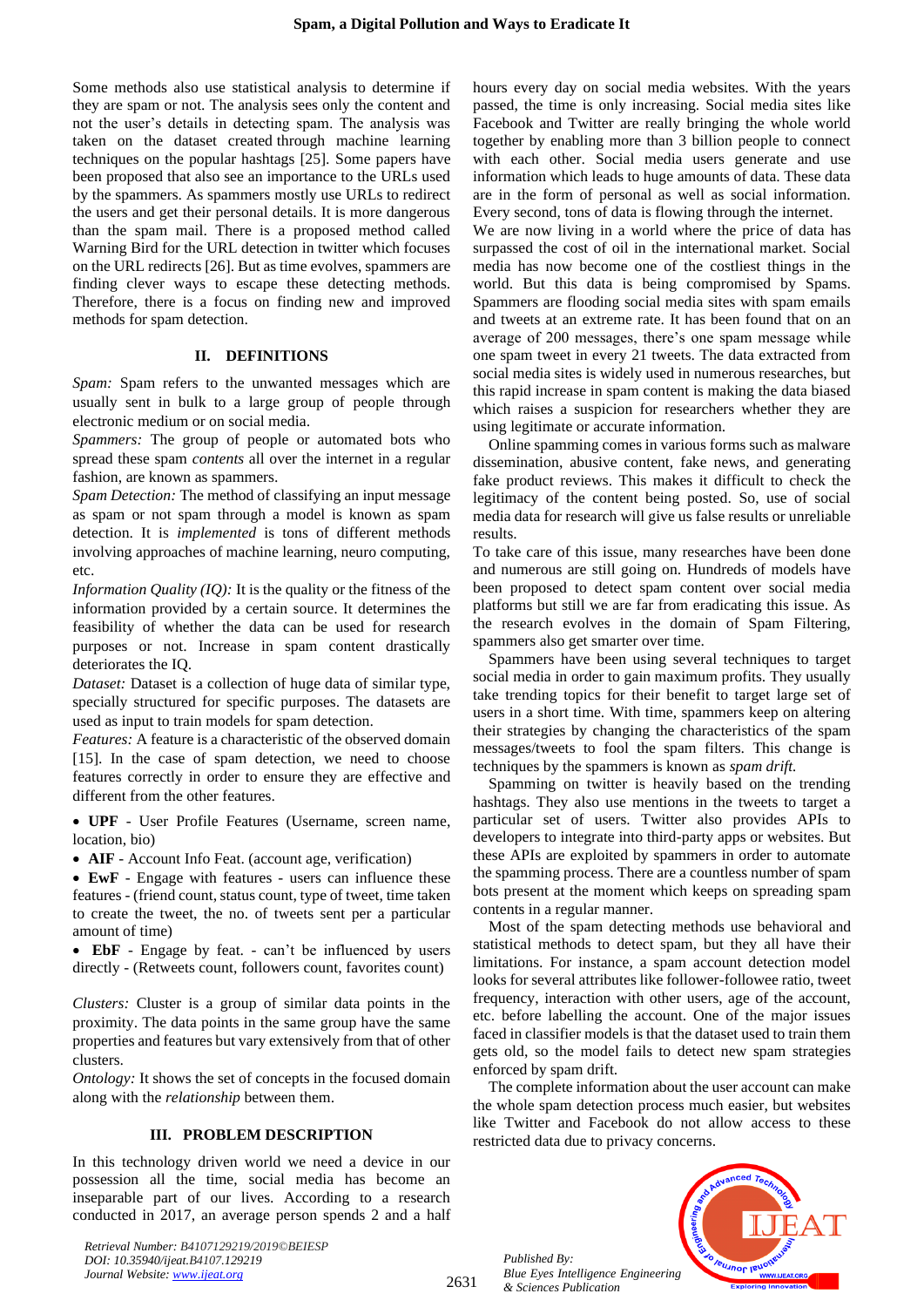

Nonetheless, with advanced spam filtering models to perform efficiently on the dataset – relevant feature selection has become a necessity. It's a challenging task to eliminate the irrelevant features which occur least frequently in the training dataset.

These features not only contribute in negative results but also increase the processing time and cost.

We will be further discussing about some proposed methods in this domain of Social Media Spam Detection to overcome the above challenges.

Also, spam will cause problems such as fake data to propagate and will be able to manipulate people's mind with the help of fake data. Which will result in large chaos will may also lead to crisis and many other major threats.

## **IV. SYSTEM ARCHITECTURE**



**Figure 1: A Generic system architecture for Spam filtering based on the proposed papers**

#### **V. PROPOSED METHODS FOR SPAM**

#### **A. Ontology based approach**

There have been many ontology-based approaches in detecting spam in the recent years. Ontologies talk about the specific topics present in a determined field and about how they relate to each other. Many spam detection methods have been introduced to detect spam. Like an ontology-based approach in detecting the spam mails. There has been research towards using two types of ontology-based spam filters. They are called global ontology filter and customized ontology filter [9].

#### *1. Spam-tweet detection*

Twitter has become unreliable for the researchers as there has been an increase of spammers. There are many spam detection methods today but they all have limitations. They mostly use behavioral and statistical methods to detect spam.

*Retrieval Number: B4107129219/2019©BEIESP DOI: 10.35940/ijeat.B4107.129219 Journal Website[: www.ijeat.org](http://www.ijeat.org/)*

But this would mean we need to have the details like public information and the relationship information such as follower-followee ratio. Spammer's are also learning about the different features to escape from the spam detection. There is also a restriction in using user's information without their consent. There is a restricted access to the Twitter APIs and the metadata that the process becomes so expensive. This led to the need for a novel ontology approach that overcomes these limitations.

The proposed method, that paper talks about, only focuses on the content of the tweets and not on the user's details. They proposed a method where the tweet messages are checked with the ontologies to classify them into spam or non-spam tweets. They followed seven unidirectional ways to create the ontology. They used the data driven discovery algorithm as it is closely related to the context of the tweets. If any changes are made to these contexts, the change could be seen all through the ontology making it really flexible and accurate. The dataset used was raw and unstructured data from the date 05-2013 to 08-2013. They found these tweets from an online archive. They prepared the data to be tested from this raw data by themselves. They clustered the cleaned data into groups based on the hashtags. It is an ideal dataset to test for handling big data. They also contain data of different types of topics with different hashtags and different time zones. It is ideal for this sort of ontology study. They fed this data to create the ontologies and make groups. They used only three main themes: sports, technology and politics. They have then conducted experiments on these different groups which have different values for token similarity threshold. They compared the ontologies with a random set of data which contain varied values of token similarity threshold. They have also found the accuracy and efficiency of the spam detection by comparing them with a random set of data which contain varied values of token similarity threshold. This method gave an idea about the false positives and false negatives in the spam detection.

They proved that their probabilistic ontology generation method outperformed message to message models such as NLTK model, Cosine vector similarity and Co-occurrence model. There is also a lot of reduction in false positives and false negatives. But it was seen that different types of ontologies produce different results of accuracy. The lower the token similarity threshold, the larger the number of false positives is. But all in all, the few are good as many approaches will work accurately [3].

#### *2. Spam-account detection*

A report by a research article showed that on an in every 200 social media posts, there will definitely be one spam post and that about 15% of users using twitter are automated bots used for spamming. The immense amount of such spam content and the use of faulty data from the bots will lead to negative or false results for the researchers.

This research showed that normal spammers and social media bots have similar behavior. There are many factors that determine whether the account is spam or not. The conventional methods used keyword-based identification to check for spam. But a real-time spam detection method is used in this paper that performs far more efficient than existing methods and models.

*Published By: Blue Eyes Intelligence Engineering & Sciences Publication* 



2632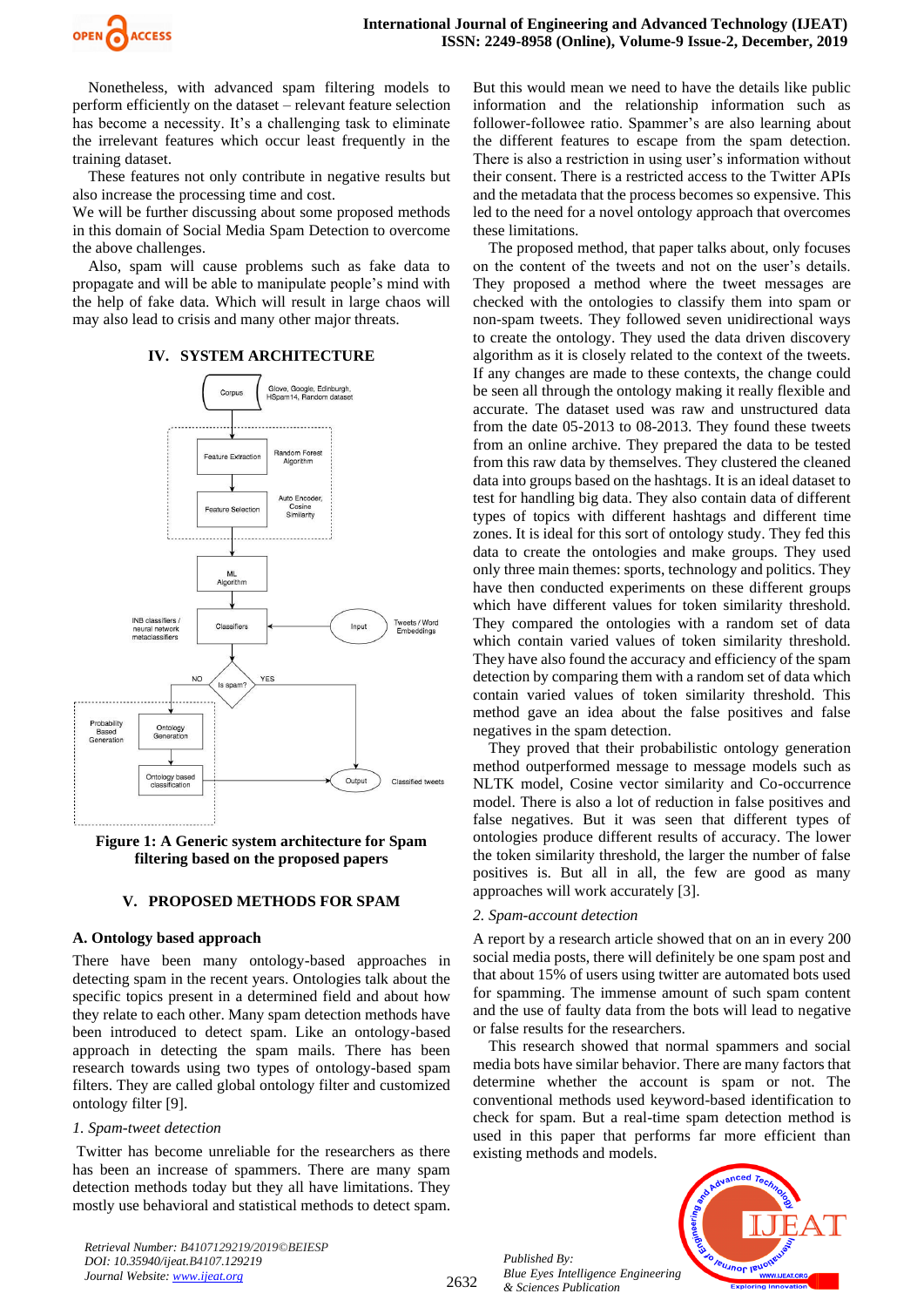The factors that mainly affect are follower-followee relationship, frequency of tweets, user active time and interaction with the other accounts [6].

This method suggests a better, efficient and optimized features which are disjoint and independent of the tweets previously tweeted,

which will be available for a short period of time on the social media platform, Twitter. Here in this method features related to account and user engagement with their respective followers and frequency of the tweets and display picture and banner of the account also gives some information, Also the regularity in which password change takes place will be a major factor. A research gave out that on an average 12 tweets will be tweeted by a spam account daily with in a particular time, frequency and location.

These features when employed the important features are grouped as related to twitter account. Feature elimination has been deployed to verify the robustness each feature. When compared with the earlier study this method came out as more efficient and more reliable for spam account detection using ontology

## **B. Feature Based detection**

#### *1. Context based approach*

The problem answered in this paper is addressing about the data transformation that is happening, before the usage of machine learning classifiers. Feature portrayal that keeps class differentiability with lower level space for identifying spam is being executed or proposed. More number of features will generate negative performance on the learning classifier also Computational time for data processing during the training process will be drastically increased due to presence of more number of features in the data. Pre-processing is one of the major steps nowadays in any training processes. Data pre-processing stage also sums up the speed of computation and also plays a key role in improving the classification accuracy. So, without pre-processing the negative impacts will cause more wrong results to the project. The significant bit of leeway in regards to the proposed highlight portrayal is its strength that empowers classifiers like Random Forest, Support Vector Machines, and the decision tree C4.5 to distinguish an approaching email as spam or non-spam where the element size is exceptionally little with a decent speculation independent of the information source.

As Spammers are careful with the words they use in the mail and the way of writing mails they avoid more commonly used words for spam this will cause classifiers to work with poor performance. The paper proposes utilization of thick feature representation which catches the sentence structure and semantic meaning inside a record joined with cosine similarity and Autoencoder for feature learning will prompt a decent order with better consistency when contrasted with the condition of-craftsmanship feature representation approaches in spam filtering task [4].

### *2 Semantic based approach*

Nowadays, words are being chosen by feature selection methods, these are being used to generate feature vectors for training different approaches. Also, this research teaches a new method of selection of features which is going to take the advantage of semantic ontology to categorize words into topics and utilize them to build vectors.

(i) Information Gain, it is the most popular feature selection method in the domain of spam-filtering and classifying the spam accounts from a set of features.

(ii) Latent Dirichlet Allocation, it is a probabilistic model which allows data set of observations to explain unobserved groups which tells us why few parts of data are similar.

(iii) Semantic-based feature selection, this paper proposal results have shown the efficiency and reliability and more advantages of topic-driven methods to develop an efficient model and deploy high-performing spam filters.

This work is engaged in the portrayal of email messages utilizing subjects as highlights to filter spam with ML algorithms. In spite of the fact that they are removed from words, point highlights represent the topic of the rather than crude terms. One of the significant downsides of maintaining a strategic distance from FS lies in the repetition of highlights [5].

## **C. Neural networks-based approach**

## *1. 5 CNN+ 1 Feature based model*

There has been spam for years at tweet level in twitter. They are really dangerous than the spam mail. Although, the twitter users can report spammers and spamming accounts, the spammers can continue their activity by creating new accounts. This where we need a tweet level spam detection. They proposed a solution by creating a neural network algorithm, a feature-based model and an ensemble. They used words as the feature representation of tweets. The CNNs use word embeddings in their proposed method. The feature-based model used user-based, content-based, and n-gram features. This paper proposed a combination of five CNNs model and one feature-based model via neural networks regarding this problem. Here, neural networks work as a meta-classifier. They have used two datasets to check their proposed method. One of them is a subset of HSpam14 data set. They took 1 million tweets in the starting of this dataset. This subset is then split into a ratio of 2:1 and then classified either as spam or non-spam. The second dataset 1KS10KN and it was not a balanced dataset. They have used the dense representation of the word vectors because of low computational speed and generalization power. It is also preferred as there is a correlation between the features. There are five layers present in the CNN architecture proposed in this paper. They are input layer, convolution layer, pooling layer, hidden layer, and an output layer. The training of the word embeddings was done using the skip-gram method. The ensemble method combined the five CNNs and one feature-based model. They took word embeddings like Twitter Glove, Google news corpus word2vec, Edinburgh Twitter corpus word2vec, HSpam14 Twitter corpus and random embeddings which had different dimensions and compared it with every CNN. The random forest algorithm is then applied to the features in this ensemble method to detect spam. The proposed method seemed to take more execution time than the other methods. It seemed to show better performance for a smaller and unbalanced dataset like 1KS10KN rather than a big and balanced dataset like HSpam14. But all in all, it shows better performance than all the base methods and has great robustness so that no spammer can escape this detection.

*Retrieval Number: B4107129219/2019©BEIESP DOI: 10.35940/ijeat.B4107.129219 Journal Website[: www.ijeat.org](http://www.ijeat.org/)*

2633

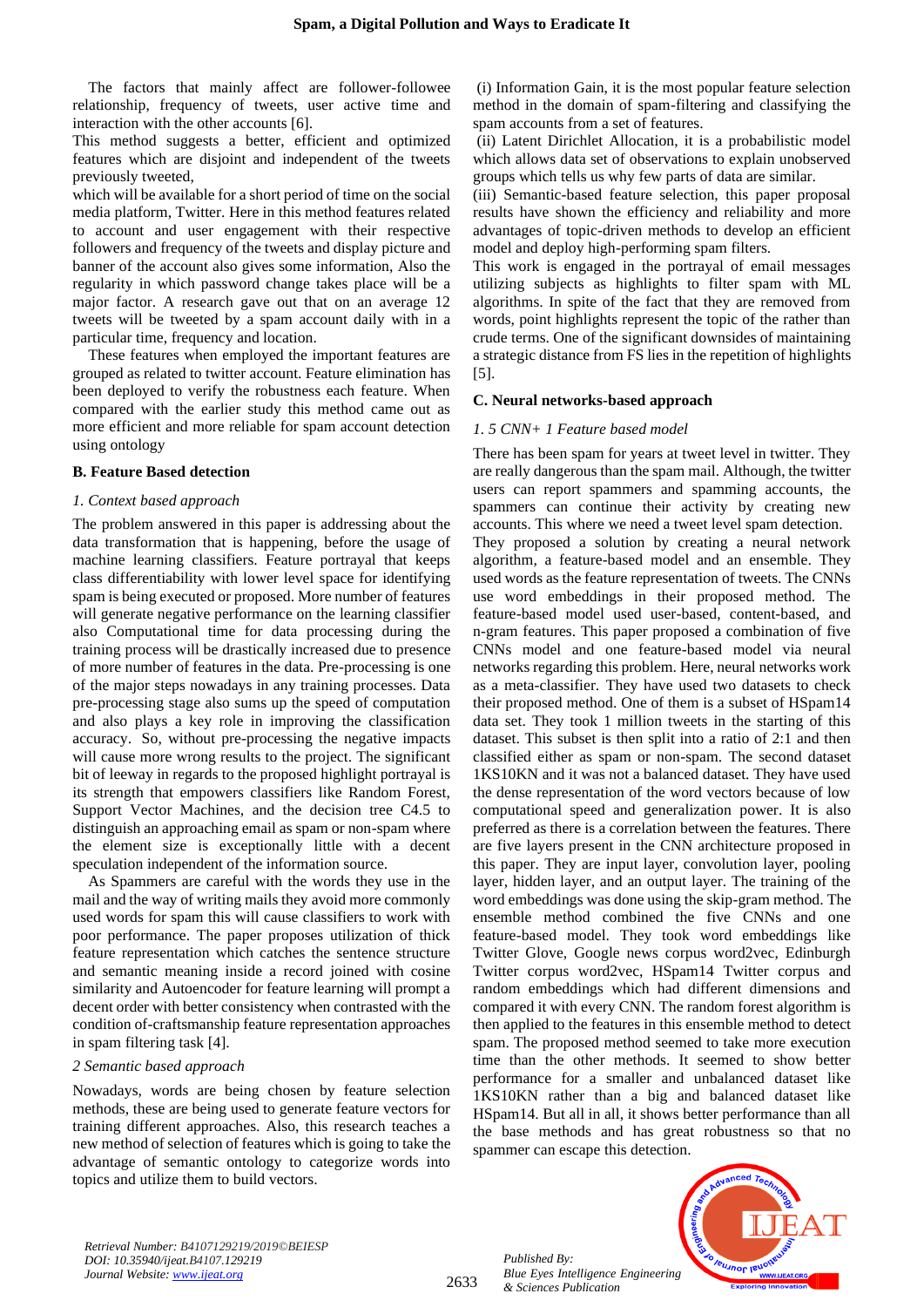

This proposed method could be more efficient if there is a better feature representation. The input taken for the machine learning techniques used by them was raw tweets. The performance of the deep learning techniques could be better with additional information [2].

## *2. Auto-GA-RWN*

Email communication is now being used more than ever. It's prevalent and indispensable nowadays. Every second, tons of data are flowing through it. This huge database of information makes it vulnerable as Cyber criminals get lured into it. The threat of spamming is getting more serious. A survey revealed that 40% of emails were spam in 2006 and recently it has reached as high as 70%. The spam drift is making the problem even severe. Spammers are using different features for their spam messages and are evolving over time. Spamming is usually done with similar content and in large quantities. This makes filtering comparatively easy for the most part. The spam messages squander the significant assets, including capacity, transmission capacity, and profitability.

The spammers tend to change their techniques over time, which breaks the pattern and make the email unpredictable. This produces a requirement for a model that could naturally distinguish the features and enhance the detection process.

A 2-stage hybrid model based on combination of Random Weight Network and Genetic algorithm is proposed for Email spam detection. The 2 stages are: Feature selection, and email classification. The model is named as Auto-GA-RWN.

Generic Algorithms are a class of optimization techniques, widely used for feature selection. GAs is intensively used in various fields because of their simplicity of usage and effectiveness.

The transformative stages in GAs start with an irregular populace of candidate solutions (singular genomes, search agents or phenotypes). Every agent has a pool of chromosomes or genotypes which must be transformed and advanced during the exploration and misuse exploitation periods of this algorithm [13]. In this manner, each generation can create a posterity populace dependent on three center systems: selection, crossover, and mutation. These systems are motivated from the thought of common determination in accomplishing the best applicant quality while keeping up the decent variety to dodge youthful combination and stagnation to Local Optima (LO) during the GA-based enhancement steps [14].

Unlike most methods, this model uses Random Weight Network as base classifier in place of k-nearest neighbor. RWN is a multi-hidden-layered neural network with very fast learning speed and better generalization performance. It is an automated method and requires no human-intervention for setting parameters like learning rate [8].

Three datasets namely SpamAssassin, CSDMC2010, and LingSpam are used for the proposed model experimentation. The proposed method can be divided into stages:

I. Feature Extraction: The three datasets are constructed based on SpamAssassin, CSDMC2010, and LingSpam. Then EMFET is used to convert these email corpuses into feature sets.

II.Feature Selection: False Spam method is executed in this step on the training dataset to get rid of features which are not relevant.

III. Evaluation and Assessment: The RWN network is tested of its predictive powers in this method. The analysis is done on the matrices like Precision, accuracy, and recall.

IV. Feature Importance Analysis: Further analysis is done to identify the most influencing features in the dataset. It helps in planning progressively exact spam channels.

Feature selection, Auto-tuning of hidden neurons, and evolution of model, all tasks take place simultaneously. The model recognizes the most applicable highlights and improves the config. of its Centre classifiers. The model at that point recognizes the spam messages dependent on its RWN.

The proposed model shows more accuracy than SVM, Naive Bayes and nearest neighbor. On the other hand, SVM delivered slightly better Recall and Precisions value with RWN as second. While RWN gave highest value for Recalls and Precision RWN model gave highest G-mean value. The performance varied slightly on different datasets but overall the Auto-GA-RWN gave the most promising results for spam email detection.

The Auto-GA-RWN method is evaluated to find out that it can hit very promising figures and it is capable of updating its own classifier over time with most relevant features. The proposed model is very capable with very few limitations and is very application oriented in detection on spam emails over the internet.

## **D. Clustering**

Recently, there have been many machine learning techniques which are both supervised and unsupervised. Even though better results can come through the supervised techniques, they lack the flexibility and applicability. Clustering is an unsupervised machine learning technique. Clusters are data points that are more similar to each other than the other data points. They are different types of clustering methods: Centroid based, density based, connectivity based and distribution-based clustering.

In spam filtering, there has been research regarding using clustering as a way to detect spam. Some research suggests that the ham and spam emails can be divided into clusters using semi supervised clustering method [10]. But most of the conventional clustering methods have some limitations. The big micro clusters are not very accurate as they have asymmetric distribution. This may lead in-accurate results while clustering the incoming stream.

Thus, the authors of this paper proposed INB-DenStream Clustering method as a way to make past this inaccuracy in the conventional methods. It acts similar to the DenStream method but the Euclidean distance used in the online phase with a set of INB classifiers. The main reason for replacing the Euclidean distance was to consider the microclusters that do not have symmetric distribution. The methods present at the moment only considered the mean which did not give a very accurate result. Through the method they proposed, they planned to take the mean as well as the boundary of the microclusters. Their method starts off similar as that of the DenStream Clustering method by calculating the Euclidean distance and classifying them into clusters.

*Retrieval Number: B4107129219/2019©BEIESP DOI: 10.35940/ijeat.B4107.129219 Journal Website[: www.ijeat.org](http://www.ijeat.org/)*

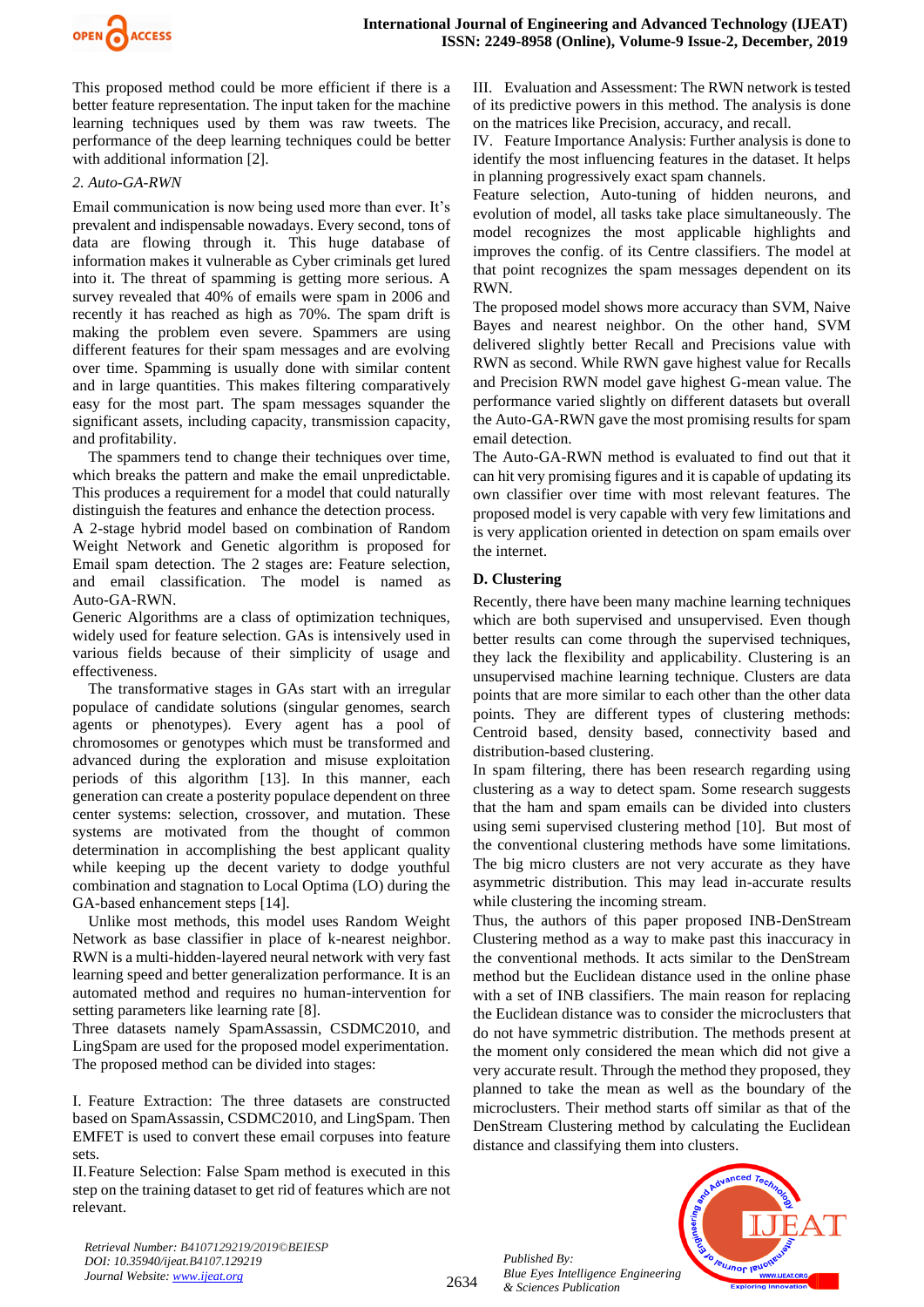But by the second window of data, the population is checked with a minimum value called MinC and on excession, an INB classifier was assigned to that cluster. The INB classifier took the information like the mean and variance of the clusters. As the data comes in, the process is repeated until it exceeds a value called the SimThreshold and is assigned to the micro cluster which has the INB with higher probability. They have applied the methods on datasets-I, II, III, IV which were created for that purpose [11].

The proposed method was ensuring that the data does not take too much memory by only keeping important information. It also ensures adaptability by updating and retraining the INB classifiers as time goes by. This way the method ensures low computational complexity with low usage of memory. But there are undesirable results when the datasets are small and DenStream clustering seems to be having higher clustering than INB-DenStream method.

In conclusion, the method proposed has shown evident improvement to the other methods it was compared to. Although there are drawbacks to this method when the micro cluster is very small, but the improvements shown outshine these drawbacks. [1]

#### **E. Collective-based framework**

With time, Spammers are also getting smarter. They are adopting new strategies and tricks to exploit social media platforms by changing characteristics of the spammed tweets. This variation in the concept of spamming is known as spam drift. Moreover, spammers launch their contents in frequent manner in a very short period of time on trending topics in order to take maximum benefits out of users. They use a set of services provided by Twitter to target their attacks like URL [12], Hashtags, and mentions. To automate the spamming process, spammers make use of APIs provided by Twitter to developers.

Another system is proposed to manage this spam drift. It utilizes unsupervised ML to hold a real-time regulated tweet-level spam recognition model in bunch mode. It adaptively finds and learns the examples of new spam exercises. For the application of these methods on Machine Learning, supervised annotated datasets are required. But it costs a huge amount of time and resources to generate such an annotated dataset. Even if we go through the trouble to develop the required dataset, due to spam drift it gets outdated and require continuous adaptation to learn about the new spamming patterns and behavior. Thus, utilizing static dataset to prepare a classification model is very wasteful.

To handle this confinement, a structure of an online collective-based spam tweets characterization system is suggested that uses the extraordinary benefits of unsupervised ML techniques, to occasionally and naturally give a annotated dataset by which refreshed supervised classification models can be delivered. The model utilizes the relationship between social spammers' tweets in a brief period to foresee spamming conduct [7].

The proposed model uses ground truth dataset which comprises of tweets directly observed through different ways like manual inspection, clustering and blacklists. The framework is divided into two different modules for different needs. The first module is used for real-time tweet filtering, whereas the other module is used for periodic classification model learning to keep the dataset up-to-date. Latter is the core of the framework.

The first module uses predefined light features to prepare a feature vector for a streamed tweet. Then, the vector is passed through an already learned classifier, which predicts and assigns class label to the streamed tweets. These tweets are again saved by the second module in a database to create a new training dataset once a certain amount of new streamed tweets is stored.

After fulfilling the state of streamed tweets, another feature space is readied utilizing all clarified tweets in the capacity segment. At last, an old-style managed learning strategy (e.g., Random Forest, SVM, J48) is applied to the new labelled feature space to construct a binary classification model to supplant the present classifier model. [7]

An unsupervised clustering method is used to establish a relationship between spam accounts and their tweets. This is achieved in a 5-stage process where firstly, we extract the users of the streamed tweet and then form a cluster according to user's account age. In the third stage, a characterized number of communities is distinguished for each cluster through an improvement procedure. At that point, hand-structured features are separated for every community by utilizing just user's tweet and account data. Furthermore, in the last stage, a choice is made about every community utilizing a straightforward discriminative classification model which is based in the features.

This model names each tweet of spam communities as spam tweets.

| Algorithms | Feature extraction model (unsupervised) |               |                      |
|------------|-----------------------------------------|---------------|----------------------|
|            | Precision (%)                           | Recall $(\%)$ | $F$ - measure $(\%)$ |
| <b>SVM</b> | 97.8                                    | 98.8          | 97.8                 |
| RF         | 97.6                                    | 97.1          | 97.1                 |
| C4.5       | 95                                      | 94.2          | 94.2                 |

Table-I Shows all the metrics for various algorithms.

#### **VI. EVALUATION METHODOLOGIES**

Performance of any ML model or algorithm can be evaluated or put into scale with the predefined metrics such as Precision, Accuracy, F-measure and all these are calculated with the help of confusion matrix. Also, these help us identify the limitations and efficiency of the models

#### **A. PRECISION:**

This entity tells us about the positive identification percentage or ratio was correct.

$$
Precision = \frac{P}{TP + FP}
$$

#### **B. RECALL:**

It tells us about how much a correct value is positively chosen correct.



*Retrieval Number: B4107129219/2019©BEIESP DOI: 10.35940/ijeat.B4107.129219 Journal Website[: www.ijeat.org](http://www.ijeat.org/)*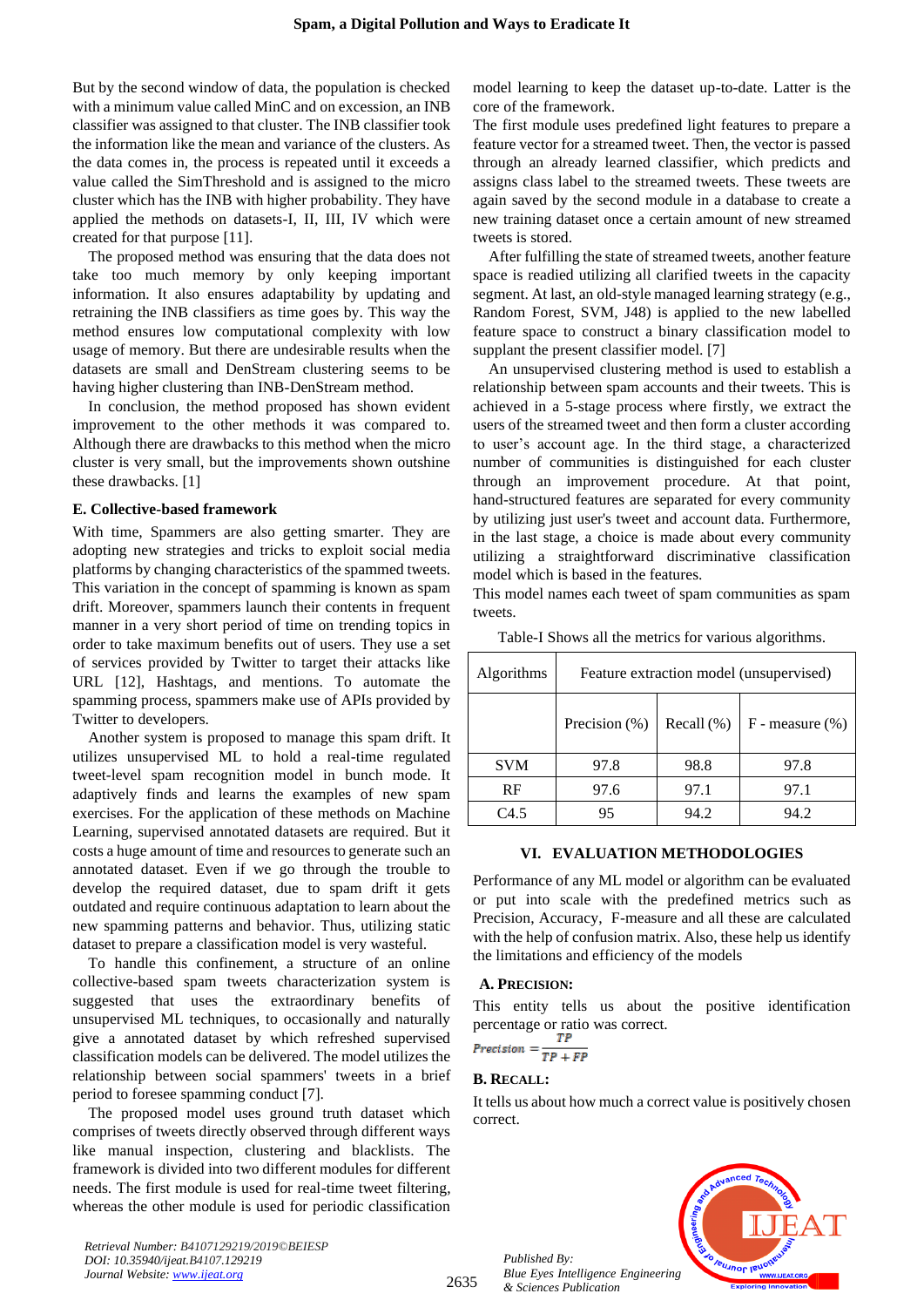$$
Recall = \frac{TP}{TP + FN}
$$

$$
C4.5 \qquad - \qquad - \qquad - \qquad - \qquad - \qquad - \qquad - \qquad -
$$

# **C. F – MEASURE:**

It is a weighted harmonic mean of the parameters calculated such as precision and recall of the approach.

# **D. ACCURACY:**

It helps evaluating classification models, it is percent or fraction of value of predications that are absolutely correct to the total predictions made.

$$
Accuracy = \frac{Number\ of\ correct\ prediction}{Total\ number\ of\ predictions}
$$
\n
$$
Accuracy = \frac{TP + TN}{TP + TN + FP + FN}
$$

# **E. CONFUSION MATRIX**

A confusion matrix is 2X2 matrix consisting of 4 quantities namely True Positive, True Negative, False Positive, False Negative. These are used to calculate the parameters that are discussed above, it is the foundation for any of the above parameter's calculation.

**Table-II Confusion matrix**

| таок-п сошазкоп шапта |                      |                |  |  |
|-----------------------|----------------------|----------------|--|--|
|                       | Positive             | Negative       |  |  |
| Positive              | <b>True Positive</b> | False Positive |  |  |
| Negative              | False Negative       | True Negative  |  |  |

# **Table-III shows all the performance metrics for ontology-based approach.**

| Algorithms | Feature extraction model (Semantic<br>based) - using topic guessing |     |     |
|------------|---------------------------------------------------------------------|-----|-----|
|            | Accuracy                                                            | FN  | FΡ  |
| <b>SVM</b> | 90.8                                                                | 7.4 | 1.8 |
| <b>RF</b>  | 99.2                                                                | 0.6 | 0.2 |
| C45        | 97.6                                                                | 12  | 12  |

# **Table IV: Comparison of evaluation parameters of Semantic based Feature Extraction model**

| Algorithms | Feature extraction model (Semantic<br>based) - using topic guessing |     |     |
|------------|---------------------------------------------------------------------|-----|-----|
|            | Accuracy                                                            | FN  | FP  |
| <b>SVM</b> | 90.8                                                                | 7.4 | 1.8 |
| RF         | 99.2                                                                | 0.6 | 0.2 |
| C4.5       | 97.6                                                                | 12  | 12  |

# **Table V: Comparison of evaluation parameters of Ontology based model**

|            | Ontology based   |                         |                     |                         |
|------------|------------------|-------------------------|---------------------|-------------------------|
|            | Accuracy<br>(% ) | Precision<br>(%) (0, 1) | Recall<br>(%) (0, ) | F-measure<br>(%) (0, 1) |
| <b>SVM</b> | 88.13            | 90, 86                  | 86, 90              | 88, 88                  |
| RF         | 94.7             | 93, 91                  | 92, 93              | 93, 92                  |

*Retrieval Number: B4107129219/2019©BEIESP DOI: 10.35940/ijeat.B4107.129219 Journal Website[: www.ijeat.org](http://www.ijeat.org/)*

| Table VI: The evaluation parameters used in 5CNN1FB |       |  |
|-----------------------------------------------------|-------|--|
|                                                     | model |  |

| Method                                  | Accuracy | Precision | Recall | F-measure |
|-----------------------------------------|----------|-----------|--------|-----------|
| $CNN +$<br>Glove<br>$200d$ ns           | 0.912    | 0.711     | 0.945  | 0.812     |
| $CNN +$<br>Google<br>300D <sub>ns</sub> |          |           |        |           |
| $CNN +$<br>Edinburgh<br>400d ns         | 0.952    | 0.869     | 0.895  | 0.822     |
| $CNN +$<br>HSpam<br>$200d$ ns           |          |           |        |           |
| $CNN +$<br>Random                       | 0.936    | 0.782     | 0.943  | 0.855     |
|                                         |          |           |        |           |
|                                         | 0.939    | 0.796     | 0.938  | 0.861     |
|                                         |          |           |        |           |
|                                         | 0.922    | 0.785     | 0.839  | 0.811     |
| Proposed<br>Method                      |          |           |        |           |
| $(5$ CNN+<br>1 Feature<br>based)        | 0.957    | 0.88      | 0.909  | 0.894     |

## **Table VII: Data sets used for respective methods.**

| Data Sets                               | <b>Method</b>                                                                                |  |
|-----------------------------------------|----------------------------------------------------------------------------------------------|--|
| Hspam14 Data Set,<br>$1$ ks $10$ kn     | Neural Network-Based Ensemble<br>Approach                                                    |  |
| raw and<br>unstructured data            | An Ontology-Based Tweet Spam<br>Detection                                                    |  |
| Ground-Truth                            | Collective Approach Of<br><b>Unsupervised And Supervised</b><br>Model                        |  |
| Spamassassin                            | <b>Identification Of The Most</b><br>Relevant Features With Random<br><b>Weight Networks</b> |  |
| Lingspam                                |                                                                                              |  |
| Csdmc2010 Corpus                        |                                                                                              |  |
| Dataset -I, -II, -III<br>and -IV $[11]$ | <b>Stream Clustering Framework</b>                                                           |  |
| <b>Enron Data</b>                       | Unsupervised Feature Learning                                                                |  |



*Published By: Blue Eyes Intelligence Engineering & Sciences Publication* 

2636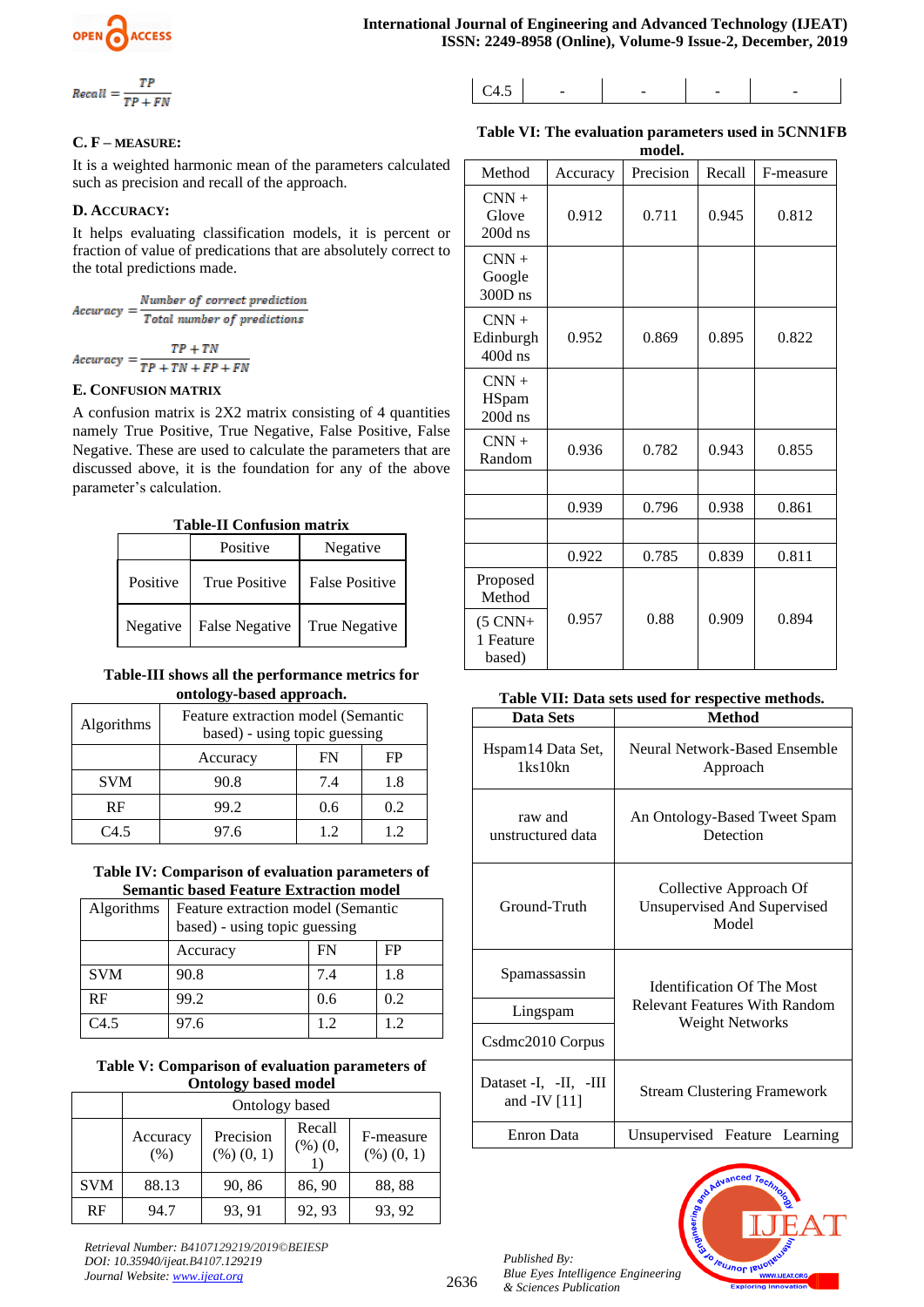| Imdh Data<br>Tree07                                 |                                  |
|-----------------------------------------------------|----------------------------------|
| Csmining Spam<br><b>Emails Datasets</b>             | Semantic-Based Feature Selection |
| Concept Drift In<br><b>E-Mail Datasets</b>          |                                  |
| Spam-Posts<br><b>Detection Dataset</b><br>Automated | Based On User Activity And       |
| Honeypot                                            | <b>Behaviour</b>                 |
| Spam-Posts<br><b>Detection Dataset</b><br>Manual    |                                  |

All the data is collected from the datasets which showed best output for the approach proposed and

also, the data is rounded to its nearest digits by approximation. For Feature extraction using unsupervised model, SVM is more efficient and more suggestive due to its metrics being high in all aspects also when compared with feature extraction using semantic based topic guessing Random forests showed high values for Accuracy, FN and FP. Similarly, for ontology-based approach Random Forest showed better efficiency.

The above table shows the evaluation parameters used in 5CNN1FB model. The proposed ensemble method which took in the 5 CNNs and feature based method has accuracy, precision and F-Measure metrics has better performance. Since there are more features in the model, more execution time is taken. But the proposed method outperforms all the base methods used nowadays in case of both the balanced and the imbalanced dataset.

#### **Table VIII: The evaluation parameters used in INB-Denstream clustering model.**

| <b>Evaluation</b><br><b>Parameter</b> | Datasets and their respective<br>results                                          |  |
|---------------------------------------|-----------------------------------------------------------------------------------|--|
| F <sub>1</sub> - Measure              | Dataset I $(63.7)$ , Dataset II $(60.6)$ ,<br>Dataset III(51.3), Dataset IV(49.9) |  |
| Purity                                | Dataset III(98.31), Dataset<br>IV(78.15)                                          |  |

The F1 Measure that the table shows is taken from the full data set. It was seen that the proposed method outperformed the other clustering methods present today. The purity measures could also be seen outperforming the standard DenStream Clustering method.

All the proposed methods have all shown improvements to the preceding methods but they do have some minor shortcomings. Like INB-Denstream clustering method seems to be working better for bigger datasets than the smaller ones. But this could be overlooked as the chances of the dataset being small in a real time scenario is very slim. Similarly the disadvantages of the other methods could be ignored as they

*Retrieval Number: B4107129219/2019©BEIESP DOI: 10.35940/ijeat.B4107.129219 Journal Website[: www.ijeat.org](http://www.ijeat.org/)*

are very minute. As overall, the accuracy, efficiency and the performance of the methods surpasses the disadvantages.

# **VII. CONCLUSION**

This paper gives a survey of different methods proposed in the domain of spam filtering. We discussed methods by dividing them into different categories such as feature based, ontology based, neural network based, cluster based and collective framework-based approaches. Although there are methods in detecting spam today, the spam content is getting clever to evade these detecting methods. Therefore, new and updated methods seem necessary. After surveying all papers which include different methods and algorithms in spam filtering, we made a generic architecture that combines the most important parts in the methods that the papers have proposed. A detailed description of the methods and our views on them was presented. We have then used different evaluation parameters such as F-measure, precision, accuracy etc to compare the results in the papers. We also gave a comparison on the algorithms and data sets followed by these papers. The results of these comparisons were thus apparent. They all performed better than the most methods used today. They have shown higher accuracy, efficiency and performance. They have minute disadvantages that could be overlooked. In the future, it would be better if there are advancements in removing even these minute disadvantages.

## **REFERENCES**

- 1. Tajalizadeh, H., & Boostani, R. (2019). A Novel Stream Clustering Framework for Spam Detection in Twitter. IEEE Transactions on Computational Social Systems, 6(3), 525-534.
- 2. Madisetty, S., & Desarkar, M. S. (2018). A neural network-based ensemble approach for spam detection in Twitter. IEEE Transactions on Computational Social Systems, 5(4), 973-984.
- 3. Halawi, B., Mourad, A., Otrok, H., & Damiani, E. (2018). Few are as good as many: an Ontology-based tweet spam detection approach. IEEE Access, 6, 63890-63904.
- 4. Diale, M., Celik, T., & Van Der Walt, C. (2019). Unsupervised feature learning for spam email filtering. Computers & Electrical Engineering, 74, 89-104.
- 5. Méndez, J. R., Cotos-Yañez, T. R., & Ruano-Ordás, D. (2019). A new semantic-based feature selection method for spam filtering. Applied Soft Computing, 76, 89-104.
- 6. Inuwa-Dutse, I., Liptrott, M., & Korkontzelos, I. (2018). Detection of spam-posting accounts on Twitter. Neurocomputing, 315, 496-511.
- 7. Washha, M., Qaroush, A., Mezghani, M., & Sedes, F. (2019). Unsupervised Collective-based Framework for Dynamic Retraining of Supervised Real-Time Spam Tweets Detection Model. Expert Systems with Applications.
- 8. Faris, H., Ala'M, A. Z., Heidari, A. A., Aljarah, I., Mafarja, M., Hassonah, M. A., & Fujita, H. (2019). An intelligent system for spam detection and identification of the most relevant features based on evolutionary random weight networks. Information Fusion, 48, 67-83.
- 9. Youn, S. (2014). SPONGY (SPam ONtoloGY): Email classification using two-level dynamic ontology. The Scientific World Journal, 2014.
- 10.Whissell, J. S., & Clarke, C. L. (2011, September). Clustering for semi-supervised spam filtering. In Proceedings of the 8th Annual Collaboration, Electronic messaging, Anti-Abuse and Spam Conference (pp. 125-134). ACM.
- 11.Chen, C., Zhang, J., Xie, Y., Xiang, Y., Zhou, W., Hassan, M. M., ... & Alrubaian, M. (2015). A performance evaluation of machine learning-based streaming spam tweets detection. IEEE Transactions on Computational social systems, 2(3), 65-76.



2637

*Published By:*

*& Sciences Publication*